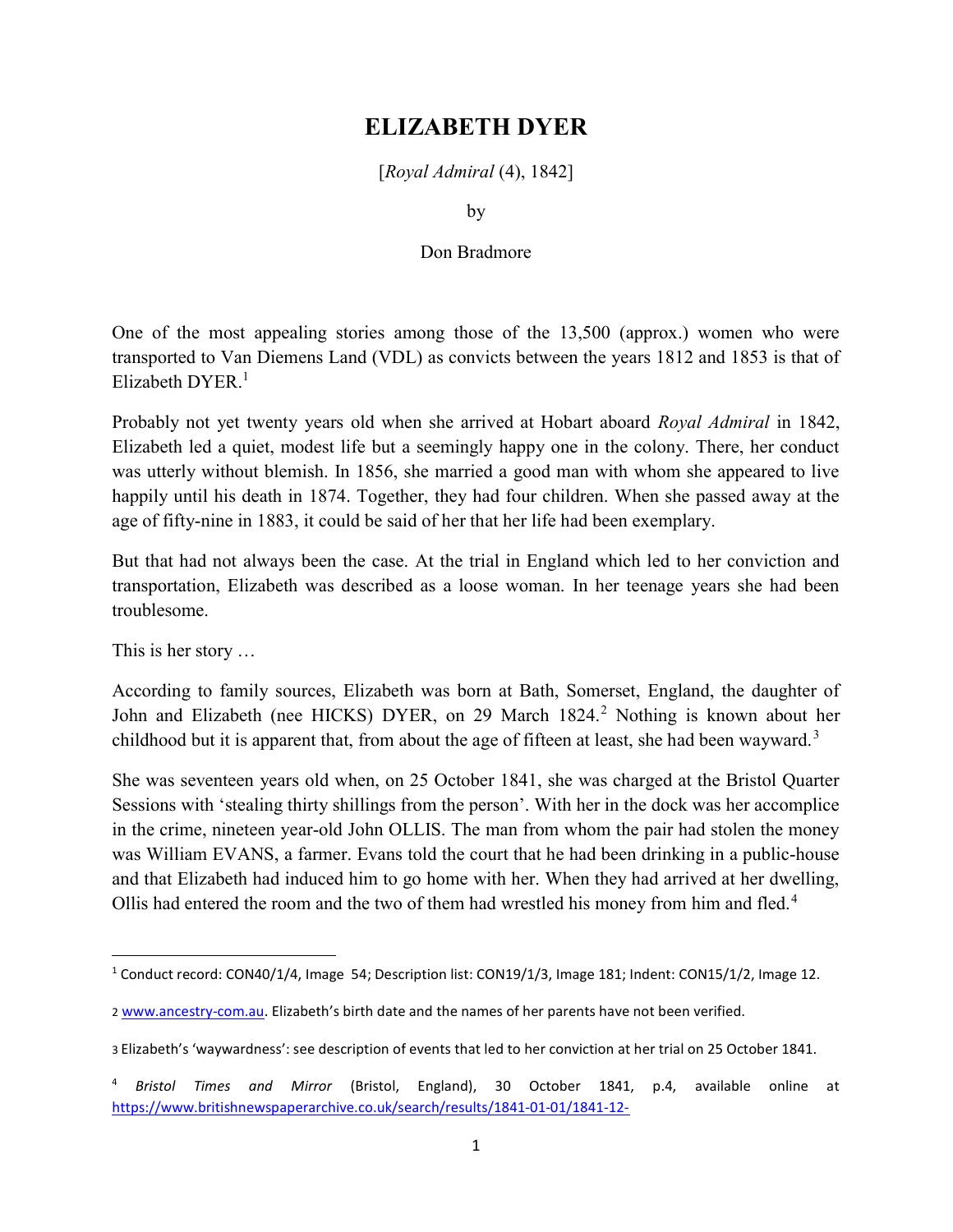Arrested shortly afterwards, Elizabeth and John were sent to trial. On 25 October 1841, both were found guilty and sentenced to transportation for ten years. In handing down their sentences, the judge made it clear that he had lost patience with the number of crimes of this nature that had come before him in recent times. He remarked that the practice of loose women alluring countrymen and others to houses of ill-fame and then robbing them was becoming very frequent and that he should on all occasions punish offenders of this class with the utmost severity.<sup>5</sup>

Was Elizabeth, at seventeen, a 'loose woman'? Was she living at a 'house of ill-fame' at that time? Perhaps the answers to these questions will never be known – but what is certain is that Elizabeth was already in a relationship with John Ollis. Later, in VDL, Elizabeth said that they had lived together as man and wife 'for two or three years'. For quite some years after she had arrived VDL she was known both as 'Elizabeth Dyer' and 'Elizabeth OLLIS'.<sup>6</sup>

John Ollis departed England aboard the convict ship *Isabella* (2) on 19 January 1842. He was disembarked at Hobart on 21 May that year. In VDL, he managed to avoid serious trouble and was granted a ticket of leave on 25 May 1847 and a conditional pardon on 10 July 1849. He died from tetanus on 5 October 1860. He was still only thirty-eight years old. There is no evidence that he had had any contact with Elizabeth again.<sup>7</sup>

Elizabeth, however, spent six or seven months in an English gaol before she was put aboard Royal Admiral which, with its cargo of 204 female prisoners, left Woolwich bound for the distant colony of VDL on 5 May 1842. $8$  The voyage was to be a long and very troubled one.

The trouble started, in fact, even before the ship had left port. In his medical journal, the ship's surgeon, Dr. John ROBERTS, who had gone aboard as early as 22 February that year, describes the dramatic events which occurred aboard Royal Admiral in the days before its departure:

The ship shortly after my joining was placed under peculiar circumstances, the first mate (Bell) was drunk excessively for five days and the Master (Weakner) not on board, and early on the second morning following his return, he jumped out from his cabin window and was drowned. The mate after this attempted to destroy

31?basicsearch=ollis&exactsearch=false&retrievecountrycounts=false&newspapertitle=bristol%20times%20and%2 **Omirror** 

5 Bristol Times and Mirror (Bristol, England), 30 October 1841, p.4.

6 De facto: CON15/1/2, Image 12; CON40-1-4, Image 54. Elizabeth's conduct record lists her alias as 'Elizabeth OLLIS'.

 $^7$  CON33-1-20, Image 171; Ollis, death: 35/276/1860, Launceston. For more on Ollis, see Colonial Times, 14 April 1848, p.4; Launceston Examiner, 11 May 1850; The Cornwall Chronicle, 8 June 1853, p.4.

8 http://members.iinet.net.au/~perthdps/convicts/shipsTAS.html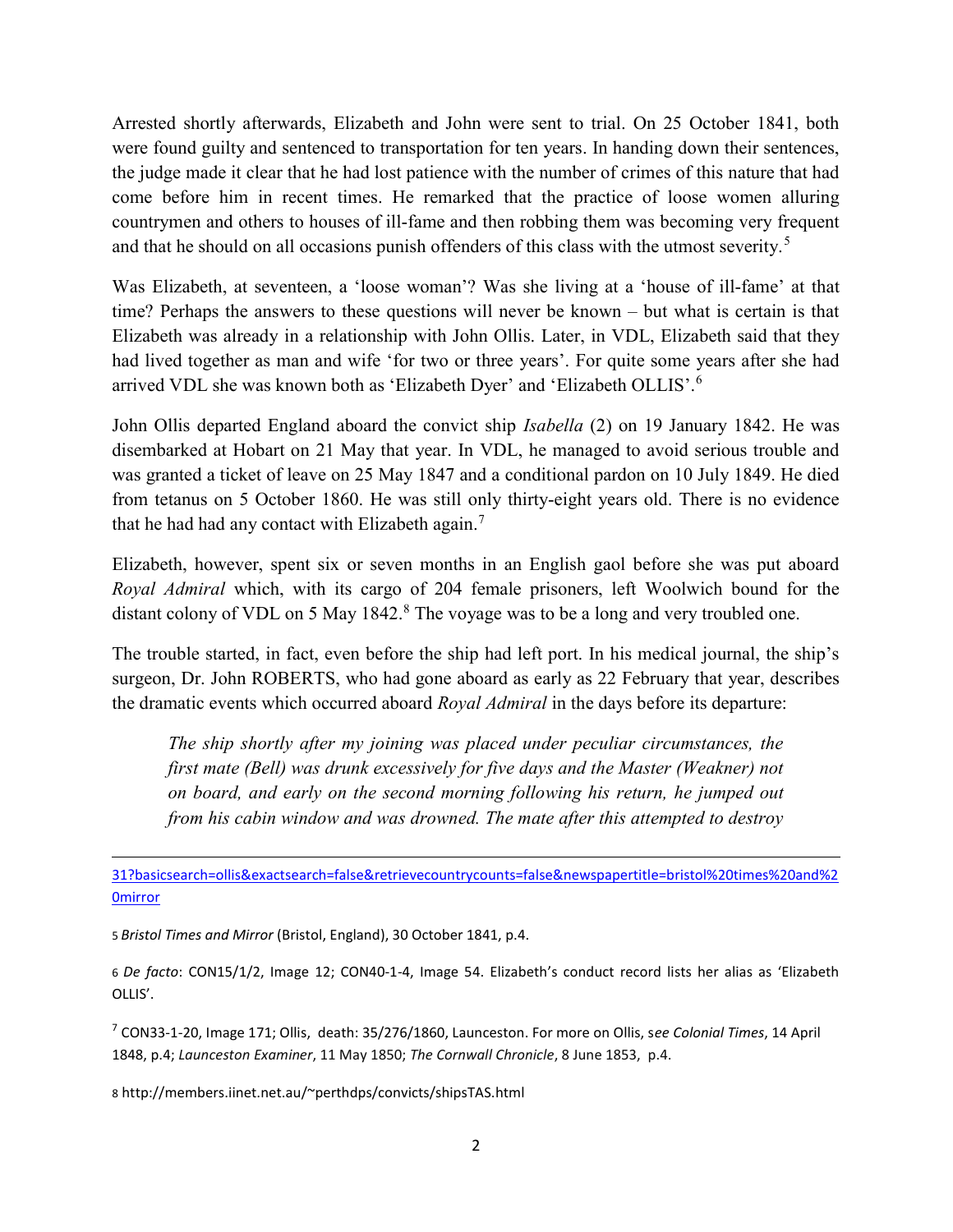himself in the steward's berth, and he was obliged to be confined with a guard over him, until the arrival of the owner, when he was discharged. A [new] Master was put in temporary command [but] when the crew refused duty, another Master (Captain. T. Fell) was permanently appointed and before leaving England he discharged the second mate … A new first mate that had joined us and others were appointed. Some of the crew returned to their duty and others procured.<sup>9</sup>

This was certainly not a good start – but much worse was still to come! Continuing, Roberts writes that all went well until the vessel had crossed the equator. Then, one morning, all the men who had supposedly been on watch the previous night were discovered to be drunk. It was soon discovered that a young, slightly-built apprentice had managed to crawl through a small aperture near his bunk and get into a hold where the ship's provisions of rum were stored. He had then brought out a quantity of the rum and had handed it to members of the crew. Of course, the ship's officers had taken measures immediately to prevent this from happening again – and when a deputation of the men came forward to beg forgiveness from the captain, all seemed to have returned to normal.

However, when the ship docked at the Cape of Good Hope to replenish its supplies of food, Captain Fell had dismissed the first mate, a man by the name of BARKER, charging him with 'mutinous behavior at sea' a few days earlier. Fell also suspended from duty several men whom he suspected of being involved in the rum affair and had others confined to their quarters.

According to Roberts, the remaining members of the crew took grave exception to Fell's actions and, as the voyage progressed, became more insubordinate and troublesome. On 8 September, a crewman by the name of KELLY refused an order from one of the ship's officers. Captain Fell had then gone towards Kelly with a loaded pistol and, when Kelly continued to defy him, he had fired directly towards him. Fortunately (for Kelly), the pistol misfired. Kelly was then put in handcuffs. But, again, the crew had taken exception to Fell's actions and refused to work for the remainder of the voyage. Roberts writes that, until the ship reached Hobart, it had had to be worked by the officers and the few crewmen who had remained loyal to them.

Eventually, on 24 February 1841, the ship reached Hobart. The voyage had taken 142 days – one of the longest passages recorded for a convict ship from England to VDL during the past two or three decades.<sup>10</sup> Upon arrival, thirteen crewmen were taken to prison in handcuffs by the local police. All were sentenced to spend three months on the tread mill.

<sup>8</sup> https://www.femaleconvicts.org.au/convict-ships/convict-ship-records

<sup>10</sup> http://members.iinet.net.au/~perthdps/convicts/shipsTAS.html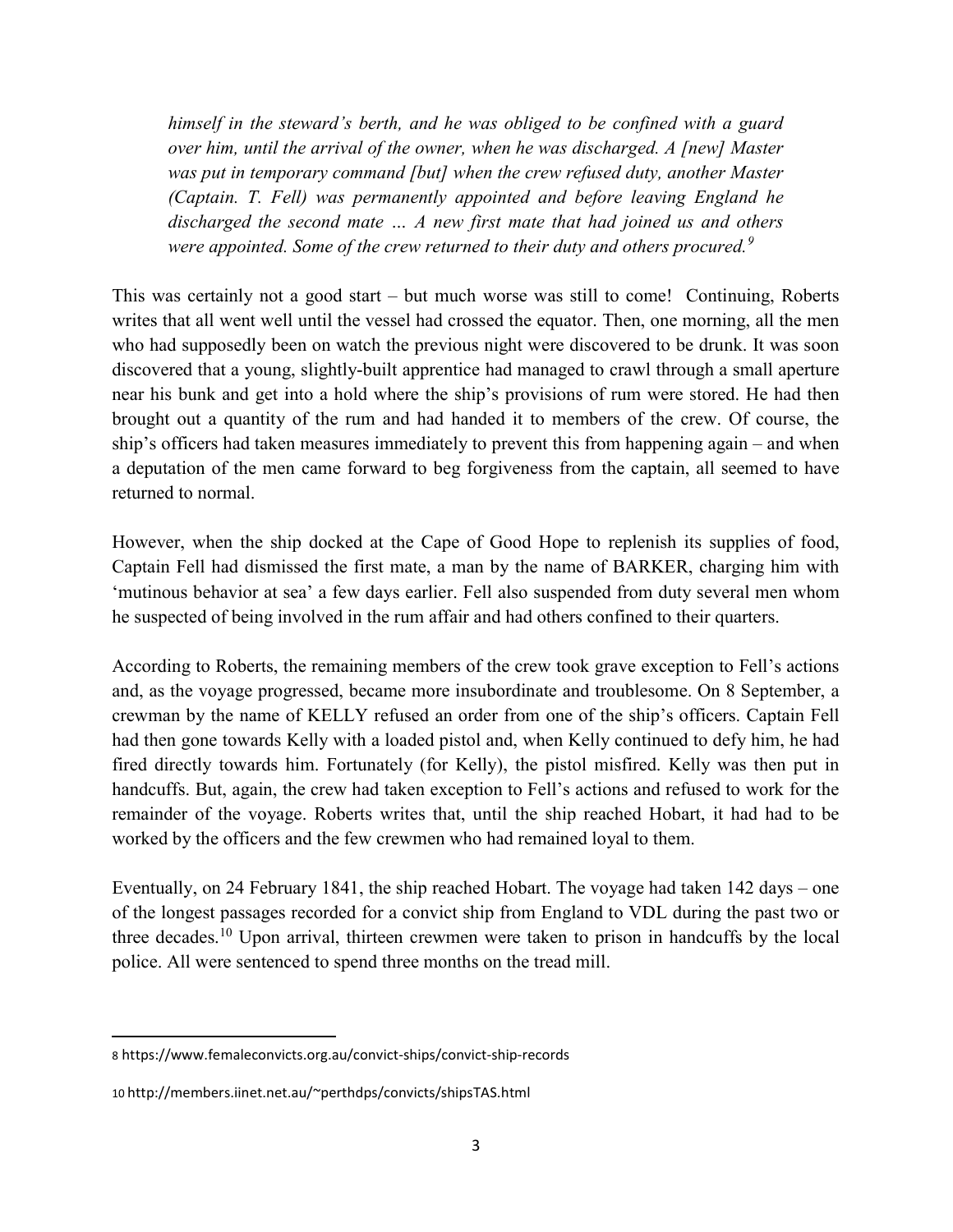Roberts finished his report with words of praise for the behavior of the women prisoners during the voyage. He wrote: '… all the women behaved extremely praiseworthy and orderly during  $it.^{11}$ 

At Hobart, Elizabeth was allocated Police Number 346. She was described as being twenty years old, five feet six inches (abt. 168 cms.) tall, of a fair complexion, with light brown hair, blue eyes and a small nose and chin. She said she was a dressmaker by trade and that she could read and write.<sup>12</sup>

Curiously, there is no information on Elizabeth's conduct record about where or how she was employed in VDL except for one brief note saying that she was in Swansea in 1845. On 26 March 1845, she was granted a ticket of leave.<sup>13</sup>

As it happens, however, in that same year – 1845 – Elizabeth was to receive a stroke of welldeserved good fortune.

For at least thirty years before Elizabeth's arrival in VDL, as more and more convicts had arrived, the concern of the government and free settlers with a growing lawlessness in the colony had been apparent. Since the early days, ravaging bands of armed bushrangers, many of whom were absconders from the gaols at Macquarie Harbour and Maria Island, had spread terror throughout the island in desperate bids for freedom and survival. Of equal concern had been the 'native blacks' who were seen by most as 'a savage and vindictive race' with murder and theft their only intent.<sup>14</sup>

In the face of such threats, some individuals had distinguished themselves by their courage in defending themselves, their families and their property from attacks. The deeds of these individuals were often heroic. When the attacks had occurred in regions where the assistance of police was not available, the heroes had earned the heartfelt thanks of their neighbours and the appreciation of the population of the colony in general.

On occasions, the bravery of these individuals had won them tangible rewards as well. For instance, in 1824, when a settler named George TAYLOR had managed to fight off an attack on his isolated home by a gang of bushrangers led by the notorious Matthew BRADY, he had been presented with 'a Piece of (silver) Plate', a gift purchased by neighbours who handed it to him

 $\overline{a}$ 

<sup>11</sup> https://www.femaleconvicts.org.au/convict-ships/convict-ship-records

<sup>12</sup> CON19/1/3, Image 181.

<sup>13</sup> CON40/1/4, Image 54.

<sup>14</sup> Hobart Town Gazette, 18 November 1826, p.2.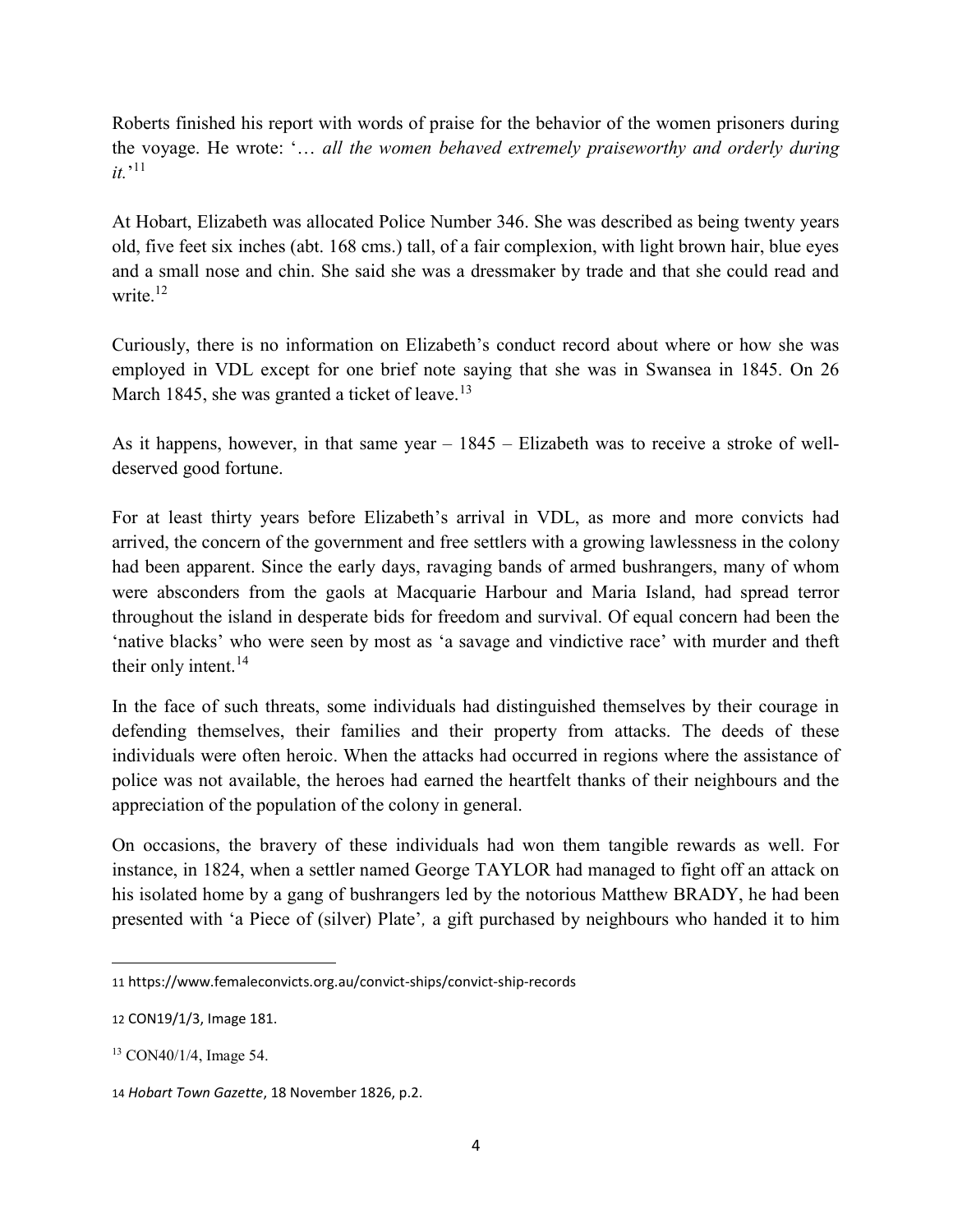with this note: '[We] beg you to consider it as a token of our due sense of a conduct that is approved, and we trust will be imitated by the Colonists at large.<sup>15</sup> In September 1825, a ticketof-leave man by the name of WILKINSON was rewarded with 'emancipation and the pecuniary reward of £10' when he assisted a party of soldiers in the capture, near Jericho, of William PRIEST who, at that time, was 'the most dangerous and worst of the bushrangers'.<sup>16</sup> In 1829, Lieutenant-Governor George ARTHUR had granted conditional pardons to ticket-of-leave men, John ASHTON (Guildford, 1820) and Robert CALDWELL (Malabar, 1821), who, while serving with the Field Police, had been instrumental in the capture of convicts who had absconded from a property near Perth in the north of the colony.<sup>17</sup> In October 1830, Arthur saw fit to grant a conditional pardon to convict John BENFIELD (Lady Ridley, 1821) 'to mark in a special manner his high admiration for the intrepidity, firmness and coolness that he had displayed in the capture of three Aboriginal natives.' In announcing the reward, The Hobart Town Courier commented that:

The manner in which Benfield succeeded in effecting the capture of these natives is so praiseworthy and in every respect completely in accordance with the views of Government, that His Excellency has directed the circumstances under which it took place to be made public in the hope that it may stimulate other prisoners to act with equal humanity and forbearance to any of these unfortunate people who may happen to fall in their way, in the firm reliance that such meritorious conduct will at all times meet with the reward which it so well  $deserves.$ <sup>18</sup>

Rewards such as these were still being given out when Elizabeth Dyer arrived in the colony in 1842. It is not surprising that most of the recipients were men; at that time the male population of the colony far exceeded the female population. But women had not been overlooked.

In 1836, Lieutenant-Governor Arthur had granted a free pardon to convict Isabella RENSHAW (Hydery, 1832) for her heroic conduct in the capture of Henry HUNT, another violent bushranger. She had, in fact, saved her husband from certain death at Hunt's hands.<sup>19</sup> And in

 $\overline{a}$ 

<sup>&</sup>lt;sup>15</sup> See Matthew Brady in Australian Dictionary of Biography: http://adb.anu.edu.au/biography/brady-matthew-1822; Hobart Town Gazette, 6 August 1824, p. 2

<sup>16</sup> Hobart Town Gazette, 24 September 1825, p.2.

<sup>17</sup> Colonial Times, 9 October 1829, p.2.

<sup>&</sup>lt;sup>18</sup> The Hobart Town Courier, 16 October 1830, p.1.

<sup>19</sup> Launceston Advertiser, 30 June 1836, p. 4; Renshaw CON40-1-7, Image 289.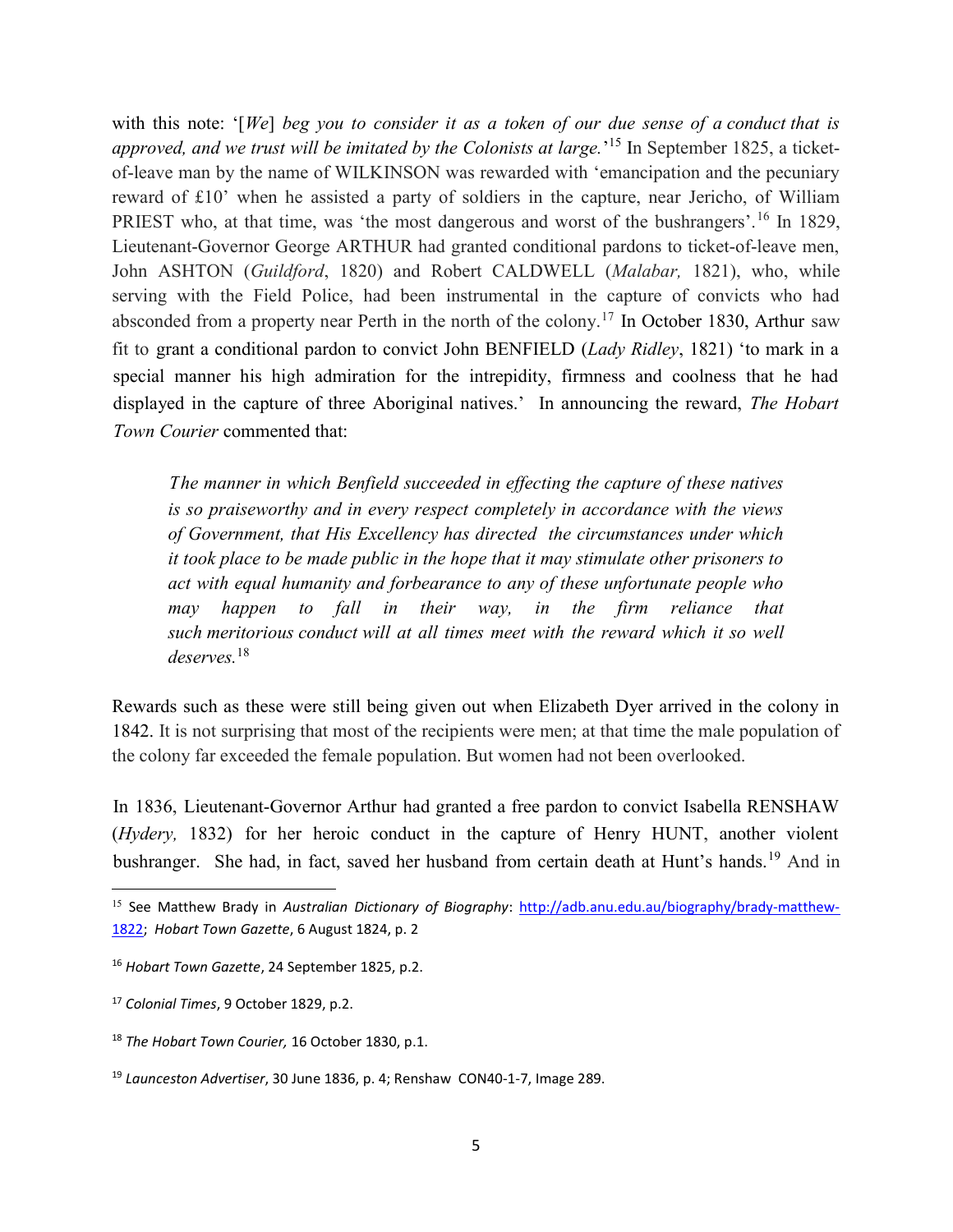May 1839, Lieutenant-Governor FRANKLIN granted seventeen year-old Esther Rebecca SOLOMON 'the means of purchasing one hundred acres of land' of her own choosing as a reward for her meritorious conduct when, in the previous year, the home of her father, David SOLOMON, an innkeeper at Antill's Ponds, had been attacked - and his life threatened - by a gang of bushrangers led by James ELY.<sup>20</sup>

By the beginning of the 1850s, more than four hundred rewards for such acts of courage had been announced in the colony's newspapers. Most frequently, the rewards were given for bravery related to the apprehension of bushrangers and armed absconders but others were presented for such acts of courage as the saving of people from drowning, the protection of property from fire and the provision of information leading to the apprehension of lawbreakers.<sup>21</sup>

And so it happened, that on 3 May 1845, after Elizabeth Dyer had served only three years of her ten year sentence, she was granted a conditional pardon for the role she had played in rendering assistance to the Master of *Royal Admiral* and his officers when mutinous members of the crew had been preparing to take over the ship whilst at sea in 1842. The Colonial Times announcement of the award read as follows:

CONVICT DEPARTMENT.

Comptroller-General's Office, April 24, 1845.

It is hereby notified to the under-mentioned individuals, that it is the Lieutenant-Governor's intention to recommend them to the gracious consideration of Her Majesty the Queen for Conditional Pardons, for their meritorious conduct on board the Royal Admiral Convict Ship, on her passage from England:-

Elizabeth Dyer, Royal Admiral Mary Harford, ditto.

M. Forster, Comptroller-General.<sup>22</sup>

Mary HARFORD was a prisoner with Elizabeth on *Royal Admiral* during its voyage to VDL in 1842.

<sup>&</sup>lt;sup>20</sup> The Hobart Town Courier and Van Diemen's Land Gazette, 6 September 1839, p.2; Colonial Times, 24 April, 1838, p.7; The Hobart Town Courier, 27 April 1838, p.3; Launceston Advertiser, 25 June 1838, p.2.

<sup>&</sup>lt;sup>21</sup> Launceston Advertiser, 21 January 1836, p. 4.

 $22$  Colonial Times, 3 May 1845, p.2; see also the report of J.R. Roberts, surgeon-superintendent, 'Royal Admiral', 1842, at www.femaleconvicts.org.au/docs/ships/RoyalAdmiral1842\_SJ.pdf;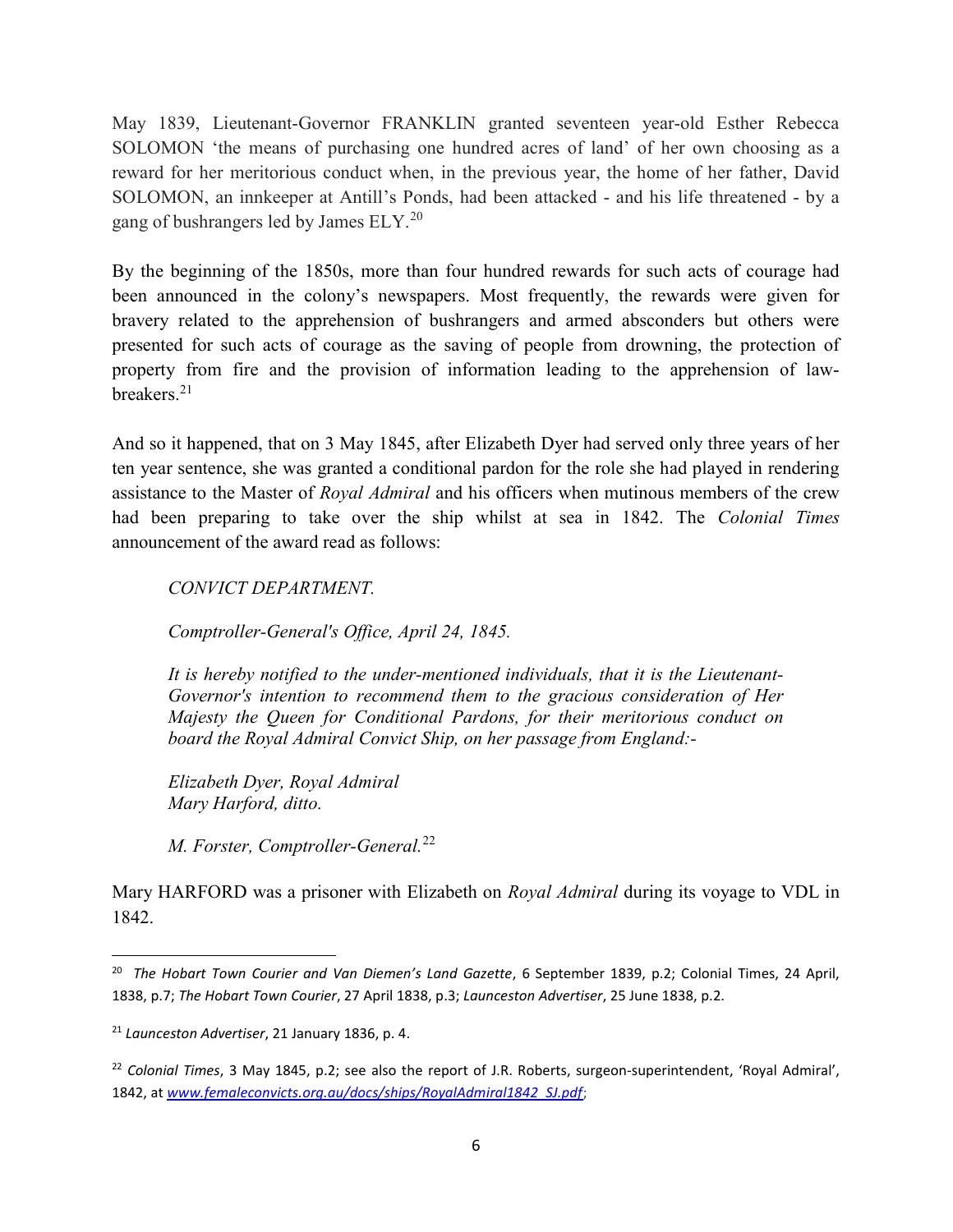The reason for the reward given to the two women was described in these terms:

Having given information of the intention of some of the seamen of the vessel in which they arrived to set fire thereto and in the confusion to make their escape in the boats with certain of the female convicts; in consequence of which the project was defeated  $\ldots^{23}$ 

Little more is known about Elizabeth's life. On 1 January 1856, she married Charles WILLS at Swanport, Tasmania.<sup>24</sup> The marriage entry is interesting. Charles, twenty-six years old, is described as a 'gardener'. Elizabeth, whose age is shown as thirty, is described as a 'widow' and her name is given as 'Elizabeth *Ellis* Dyer'. Obviously, the 'Ellis' is incorrect - it should have been 'Ollis'. But two things are evident: first, Elizabeth must have known that John Ollis had passed away and, second, she still thought of him as her first husband.<sup>25</sup>

In the years which followed, Elizabeth gave birth to George Herbert WILLS in 1857, Francis Charles WILLS in 1859, Clara Elizabeth WILLS in 1861 and Fanny Sarah WILLS in 1863.<sup>26</sup>

When Charles Wills passed away on 4 September 1874, the following announcement appeared in the Launceston Examiner: 'WILLS – On the  $4<sup>th</sup>$  September, at Panshanger, after a short but severe illness, Charles Wills, gardener, upon the estate of the Hon. Joseph ARCHER, in his  $40<sup>th</sup>$ year, leaving a sorrowing widow, two sons and two daughters, with many sincere friends.<sup>'27</sup>

Elizabeth died on 8 June 1883. A short announcement in the Launceston Examiner marked her passing: 'WILLS – At midnight, on  $8<sup>th</sup>$  June, at Hilston, Upper Piper, after a severe illness, Elizabeth Ollis, relict of the late Charles Wills, of Bovey Tracey, Devonshire, England, in the  $60^{th}$  year of her age.  $^{28}$ 

 $\overline{a}$ 

<sup>&</sup>lt;sup>23</sup> Colonial Times, 3 May 1845, p.2; see also the report of J.R. Roberts, surgeon-superintendent, 'Royal Admiral', 1842, transcribed by Port Arthur Historic Site for Female Factory Research Group, at www.femaleconvicts.org.au/docs/ships/RoyalAdmiral1842\_SJ.pdf;

<sup>&</sup>lt;sup>24</sup> Marriage: 37/91/1856, Great Swanport.

<sup>25</sup> Marriage, Dyer/Wills: 37/91/1856, Great Swanport.

<sup>&</sup>lt;sup>26</sup> Children: George, 33/604/1857, Glamorgan; Francis, 33/668/1859, Glamorgon; Clara – birth not recorded?; Fanny, 33/954/1863, Longford.

 $27$  Launceston Examiner, 8 September 1874, p.2; Charles was probably forty-four.

<sup>&</sup>lt;sup>28</sup> Death: 35/199/1883, Launceston; Launceston Examiner, 11 June 1883 p.1.